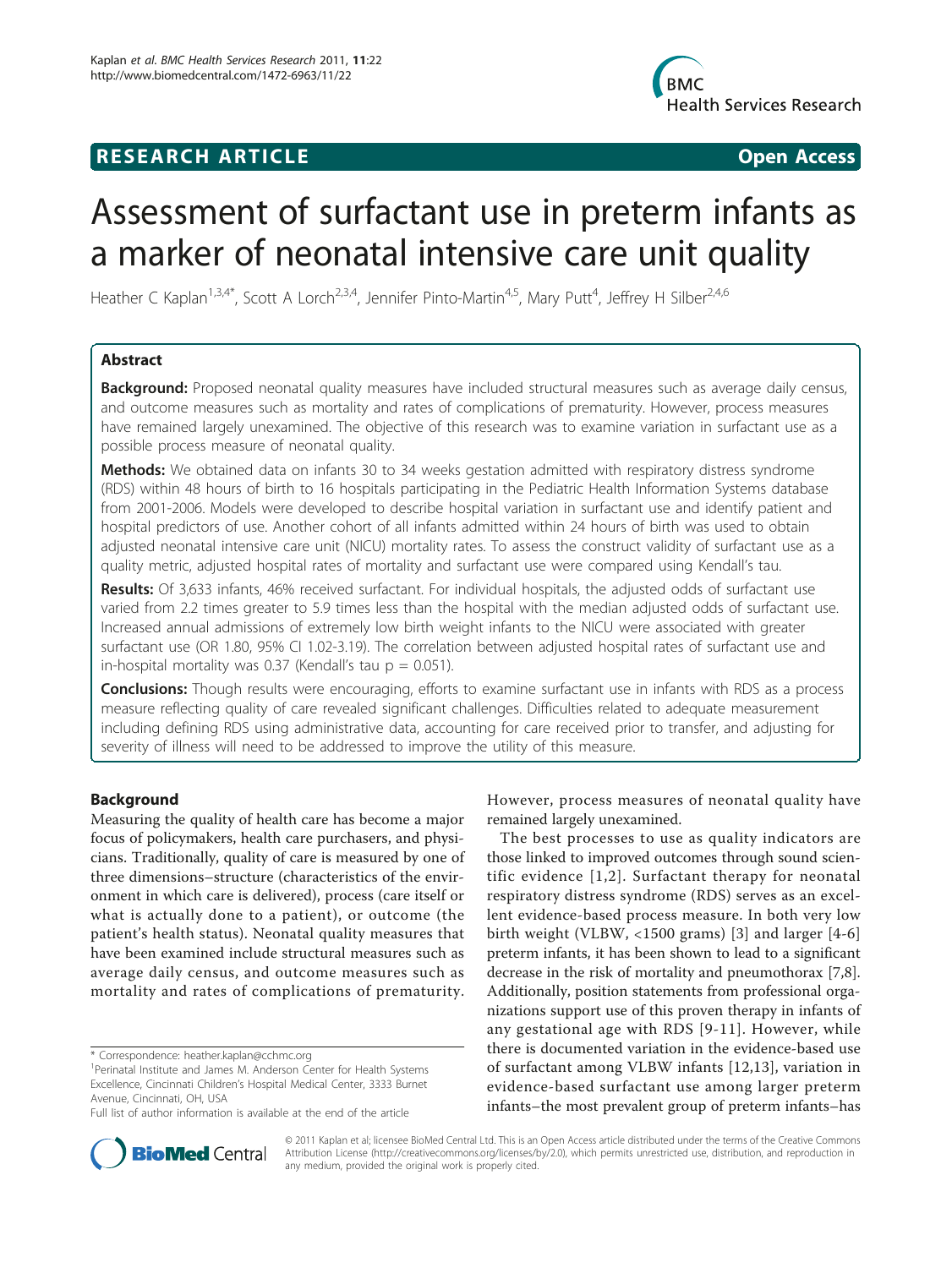not been examined. Additionally, given that a majority of preterm infants are delivered moderately preterm and these patients are not targeted by current quality measures, concerted efforts are needed to identify and validate measures targeting this patient population [[14\]](#page-7-0).

The ideal approach to quality measurement incorporates structure, process, and outcome dimensions of quality and utilizes indicators that are valid, reliable, and easy to collect [[15\]](#page-7-0). Rigorous development of potential quality of care measures requires establishing that the measure has (1) face validity–the perception that the measure actually reflects better or worse care; (2) construct validity–evidence that quality as measured by the proposed metric is consistent with quality when measured by other metrics; and, (3) stability over time. It also requires that the proposed metric be adequately measured with available data sources

We aimed to assess whether surfactant use in infants 30 to 34 weeks' gestation with RDS is a valid measure of neonatal intensive care unit quality of care. Face validity was established by identifying support for this process in the medical literature and recommendations from professional organizations [[9](#page-7-0)-[11\]](#page-7-0). The objective of this study was to determine whether significant variation exists in the use of surfactant among infants infants 30 to 34 weeks' gestation across hospitals and to test the construct validity of surfactant use as a quality measure by identifying characteristics associated with higher rates of use and comparing ratings with two measures of quality–volume of admissions [[16](#page-7-0)-[18](#page-8-0)] and in-hospital mortality [\[16,17](#page-7-0),[19](#page-8-0)].

# Methods

The protocol was reviewed by The Children's Hospital of Philadelphia Institutional Review Board (IRB) and was determined to be IRB exempt.

### Data source

Data were obtained from the Pediatric Health Information Systems (PHIS) database developed by the Child Health Corporation of America, a business alliance of freestanding, children's hospitals. PHIS contains data from 40 not-for-profit, tertiary care United States children's hospitals. This database contains demographic information, diagnosis and procedure codes (recorded using the International Classification of Diseases, 9<sup>th</sup> Revision, Clinical Modification (ICD-9-CM) format) and billed transaction and utilization data which are mapped to standardized Clinical Transaction Classification (CTC) codes. The database also contains all-patient refined diagnosis-related groups (APR-DRGs, version 15) and their associated birth weight groupings, as determined from patients' diagnosis and procedure codes and submitted birth weight (if available) using 3M proprietary software.

#### Study population

The study cohort consisted of infants born at 30 to 34 weeks gestation with RDS, admitted between January 1, 2001 and March 31, 2006 to a hospital participating in the PHIS database. We defined RDS as requiring respiratory support with nasal continuous positive airway pressure (NCPAP) or mechanical ventilation (MV) in the first 48 hours of life, as determined from billing CTC codes and ICD-9-CM procedure codes. We chose to use a clinical definition of RDS instead of the ICD-9-CM diagnosis code (ICD-9-CM 769) in our primary analysis because assignment of the ICD-9-CM code is done retrospectively and may be biased by whether an infant received surfactant. Additionally, the ICD-9-CM code for RDS has never been specifically validated and it is likely susceptible to coding errors because it requires significant judgment by data abstractors. We excluded infants admitted at >48 hours of life, who would be outside the treatment window for surfactant, and infants with congenital anomalies. We included data only from hospitals that submitted gestational age information. Hospitals that did not submit gestational age were similar to hospitals that did with regard to number of staffed beds, average daily census, and population of the surrounding city. We also included only those hospitals that submitted both billing and clinical data to PHIS. Hospitals with <40 eligible infants in the study period were excluded to minimize unstable estimates of the outcome in small centers. Figure [1](#page-2-0) describes how the exclusion and inclusion criteria were applied to obtain the final study population.

### Data quality and missing data

PHIS data are warehoused by a third-party vendor (previously Solucient, Ann Arbor, MI) which loads and processes data submitted by the hospitals. The warehouse partner applies 175 audits to each patient record. Submissions that do not meet the error thresholds are rejected. For example, neonate specific audits include identifying inconsistencies in typical length of stay (LOS) for a given birth weight group (i.e. LOS < 45 days for infant 600-749 grams) and identifying potential misclassifications of preterm and full term infants (i.e. BW < 2500 grams for a full term infant and BW > 2500 grams for a preterm infant). The hospital must correct the errors, resubmit the data, and meet the threshold before the data is included in PHIS.

A majority of the variables had missing data in <5% of observations. Race information was missing for 6% of patients. Among the population used to measure in-hospital mortality rates, 7.5% of patients had a gestational age that was determined to be inaccurate (<22 weeks or >43 weeks) or was missing. Patients with missing data were included in all analyses with variables coded in the regression models as absent (reference),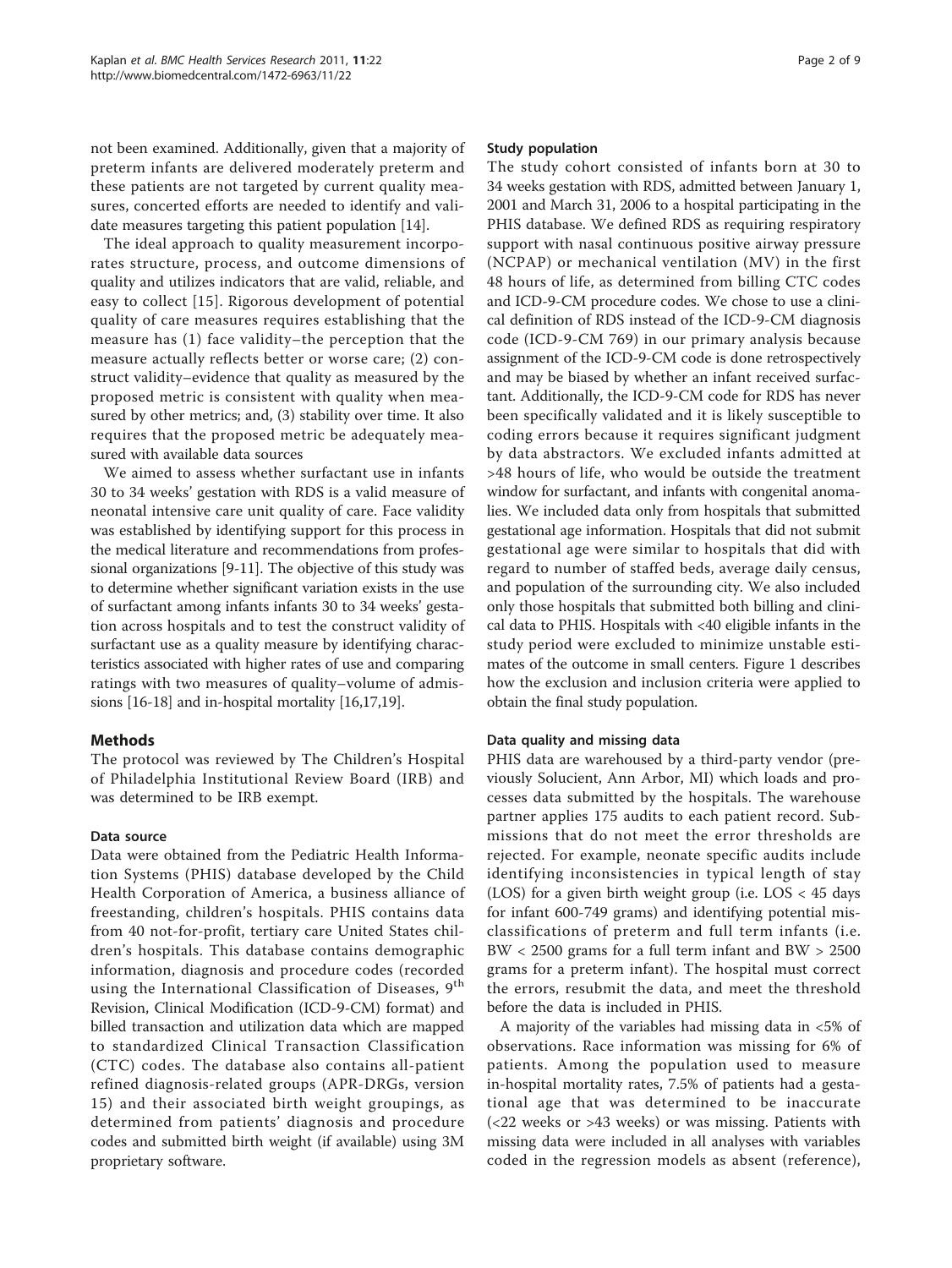<span id="page-2-0"></span>

present, and missing. Sensitivity analyses to the missing data were carried out for several aspects of the data analysis using imputed data and the results did not vary substantively from those presented here.

# Outcome of interest

The primary outcome measure was receipt of surfactant within the first 48 hours of life. Surfactant use was identified by presence of an appropriate CTC code for any surfactant (i.e. lung surfactant unspecified, Beractant, synthetic lung surfactant, Calfactant, and Poractant alpha) in the pharmacy billing data. Only surfactant charges with a day of service within the first 48 hours of the infant's life were included.

### Hospital characteristics

### Hospital identifying characteristics

Hospital factors of interest were the number of annual extremely low birth weight (ELBW) admissions to the NICU, percent Medicaid admissions to the hospital, amount of National Institutes of Health (NIH) research funding, and percent of admissions to the neonatal intensive care unit (NICU) with a principal surgical diagnosis. These variables were calculated for the most recent full year in the database (2005). ELBW admissions were defined using APR-DRG birth weight groupings. Amount of NIH research funding was obtained from the National Association of Children's Hospitals and Related Institutions for the year 2005.

# Hospital measures used to test construct validity

The measure of volume of admissions used to test construct validity was determined as described above. We also aimed to test construct validity by comparing hospital rates of surfactant use with overall in-hospital mortality rates. This analysis is not intended to make a causal link between surfactant use and mortality at the patient-level but to examine whether rankings based on surfactant use are similar to rankings based on overall in-hospital mortality rates at the hospital-level. Overall NICU rates of mortality were determined using a second cohort of infants from the same hospitals which consisted of 24,421 neonates (any gestational age) admitted to a participating PHIS NICU within 24 hours of birth during the same study period. This second cohort was necessary to provide the correct population for measuring overall in-hospital NICU mortality as an outcome measure of quality. We excluded five patients who lacked a recorded ICD-9-CM procedure or diagnosis code. Physiologic measures of severity of illness were unavailable in the PHIS database and risk adjustment models have not specifically been validated for use with this database. Therefore, we used demographic and clinical variables to control for differences in case-mix across hospitals when calculating adjusted rates of surfactant use and mortality as in previous studies [\[16,](#page-7-0)[20](#page-8-0)]. The variables available to control for case-mix in our analyses (a subset of the variables included in previous studies) included gender, presence of any congenital anomaly, race, gestational age, and birth weight  $\langle 10^{th}$  percentile for gestational age.

### Statistical analysis

Analyses were carried out using Stata 9 (College Station, TX); hypothesis tests were two-sided and used a Type I error rate of 0.05. Odds ratios (OR) are presented with their 95% confidence intervals (CI). Unless the model included individual hospitals as fixed effects, we used modified Huber-White sandwich estimators to adjust the standard error estimates in the regression models for possible correlations among patients from the same hospital [\[21\]](#page-8-0).

# Variation in surfactant use and hospital characteristics associated with use

We built a patient-level logistic regression model for the study population that predicted surfactant use as a function of patient level variables (i.e. gestational age, race, gender, day of life on admission, and mode of ventilation). Indicator variables for specific hospitals were added to the model to estimate odds of surfactant use for each hospital relative to the hospital with the median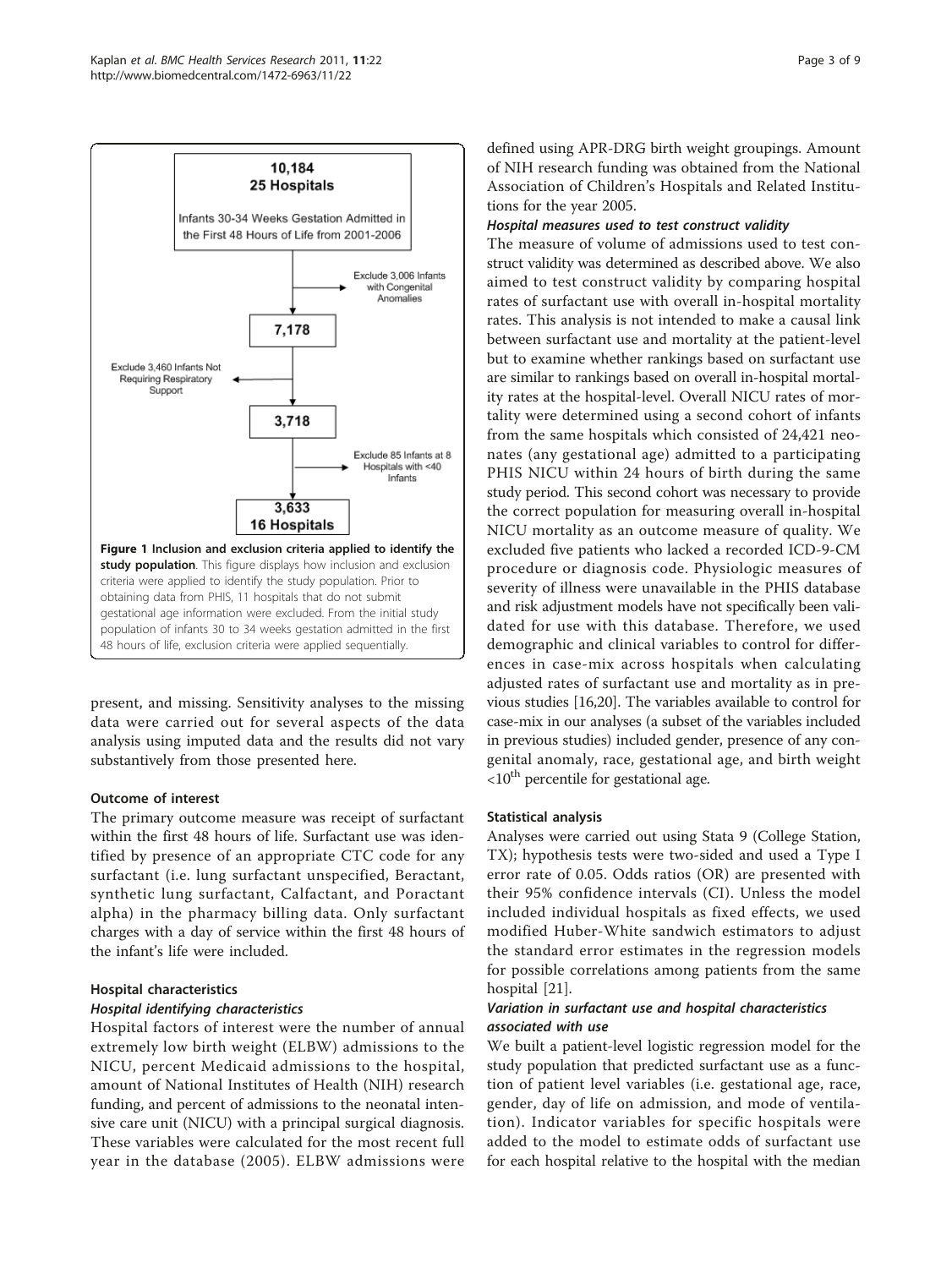rate of surfactant use (hospital I), after adjustment for patient characteristics.

Comparison with other quality measures–construct validity We tested the construct validity of surfactant use as a measure of quality by (1) examining the association between surfactant use and hospital characteristics, specifically volume of admissions to the NICU (described in previous section), and (2) comparing adjusted hospital rates of surfactant use with adjusted hospital mortality rates. For the first test, we examined the coefficient of each hospital characteristic after individually adding the hospital-level characteristic to the patient-level model. For the second test of validity, using the population of patients of all gestational ages admitted in the first 24 hours of life, we built a logistic regression model to predict the odds of in-hospital mortality including covariates to adjust for case-mix (described in previous section). Using the logistic regression model to estimate the adjusted expected number of patient deaths (E) for each hospital, we calculated an (O-E)/N statistic for each hospital, where O was the observed number of events (deaths) at a hospital and N was the number of patients at the hospital [[22\]](#page-8-0). We also calculated the (O-E)/N statistics for surfactant use at each hospital using the same methodology. This statistic reflects the excess or reduction in rate of surfactant use (or mortality) of a given hospital compared to an "average" hospital with the same mixture of patient characteristics. A test of whether the observed and expected rates differed was calculated using methods described by Haberman [[23](#page-8-0)]. In addition, as a confirmatory analysis, we used bootstrap techniques [\[24](#page-8-0)] to obtain a mean (O-E)/ N and 95% confidence interval for each hospital. The association between adjusted hospital mortality rates and adjusted hospital rates of surfactant use was assessed using Kendall's tau probability of concordance (which is calculated by the formula  $1+ \tan(2)$  and the Kendall's tau correlation coefficient [[25\]](#page-8-0). The probability of concordance provides the probability that if a hospital is ranked higher on surfactant use, it will also have a better (lower) adjusted mortality rate.

## Sensitivity analyses

In order to test whether variation in the odds of surfactant use among hospitals was robust to changes in the definition of RDS, we performed a sensitivity analysis defining RDS with the ICD-9-CM code for respiratory distress syndrome (ICD-9-CM 769) as opposed to the clinically derived definition of requiring ventilatory support (NCPAP or MV) in the first 48 hours of life. Additionally, to examine variation in the patient population specifically targeted by the American Academy of Pediatrics [[10\]](#page-7-0) for evidence based surfactant (intubated infants with RDS) and to examine the possible effect of receiving surfactant prior to transfer, we performed a sensitivity analysis examining only the cohort of infants admitted within 24 hours of birth who required mechanical ventilation.

# Results

## Variation in rates of surfactant use

A total of 3,633 infants from 16 hospitals were included in the study population. Mean gestational age was  $32.2 \pm 1.4$  weeks. A majority of patients were male (57.8%) and of white race (70.8%). Overall, 46% of these patients received surfactant. Unadjusted rates of surfactant use among hospitals ranged from 18.9% to 71.4%. Among the 2,961 (81.5%) patients on mechanical ventilation during the first 48 hours of life, 55.6% received surfactant. Seventy-eight percent had an ICD-9-CM diagnosis code for RDS. Other diagnoses included congenital pneumonia (2.3%), meconium aspiration (0.2%), transient tachypnea of the newborn (8.6%), and severe birth asphyxia (0.7%). Of the included hospitals, 15 (94%) were academic centers and 14 (88%) were located in a city with a population >1 million.

Multivariate models indicated that gestational age, race, and gender were significantly associated with surfactant use (Table [1\)](#page-4-0). Requiring mechanical ventilation sometime during the first 48 hours of life, compared to requiring only NCPAP, was most strongly associated with receipt of surfactant (OR 55, 95% CI 36-84). Receipt of surfactant was independent of whether the infant was admitted in the first 24 hours of life (day 0) or in the second 24 hours of life (day 1).

After adjusting for patient characteristics, five hospitals had significantly decreased odds and four hospitals had significantly increased odds of giving surfactant, compared to the median hospital (Figure [2](#page-5-0)). Odds ratios varied from as much as 2.2 (95% CI 1.53-3.23) times greater to 5.9 (95% CI 2.72-12.3) times less than the median hospital ( $p \leq 0.001$ ).

Among the 2,465 patients admitted within 24 hours of birth who required mechanical ventilation, unadjusted rates of surfactant use ranged from 19.2% to 76.3% across hospitals. Additionally, significant variation in adjusted surfactant use persisted in 7 of the 9 hospitals that were significant in the original analysis (Hospitals A, B, L, M, N, O, and P). Significant hospital variation in surfactant use was also found when the cohort was restricted to infants with an ICD-9-CM diagnosis code for RDS.

# Construct validity

Among hospital-level characteristics, patient volume was significantly associated with variation in receipt of surfactant, while involvement in research approached significance (Table [1\)](#page-4-0). NICU surgical volume and hospital payer mix were not associated with surfactant use.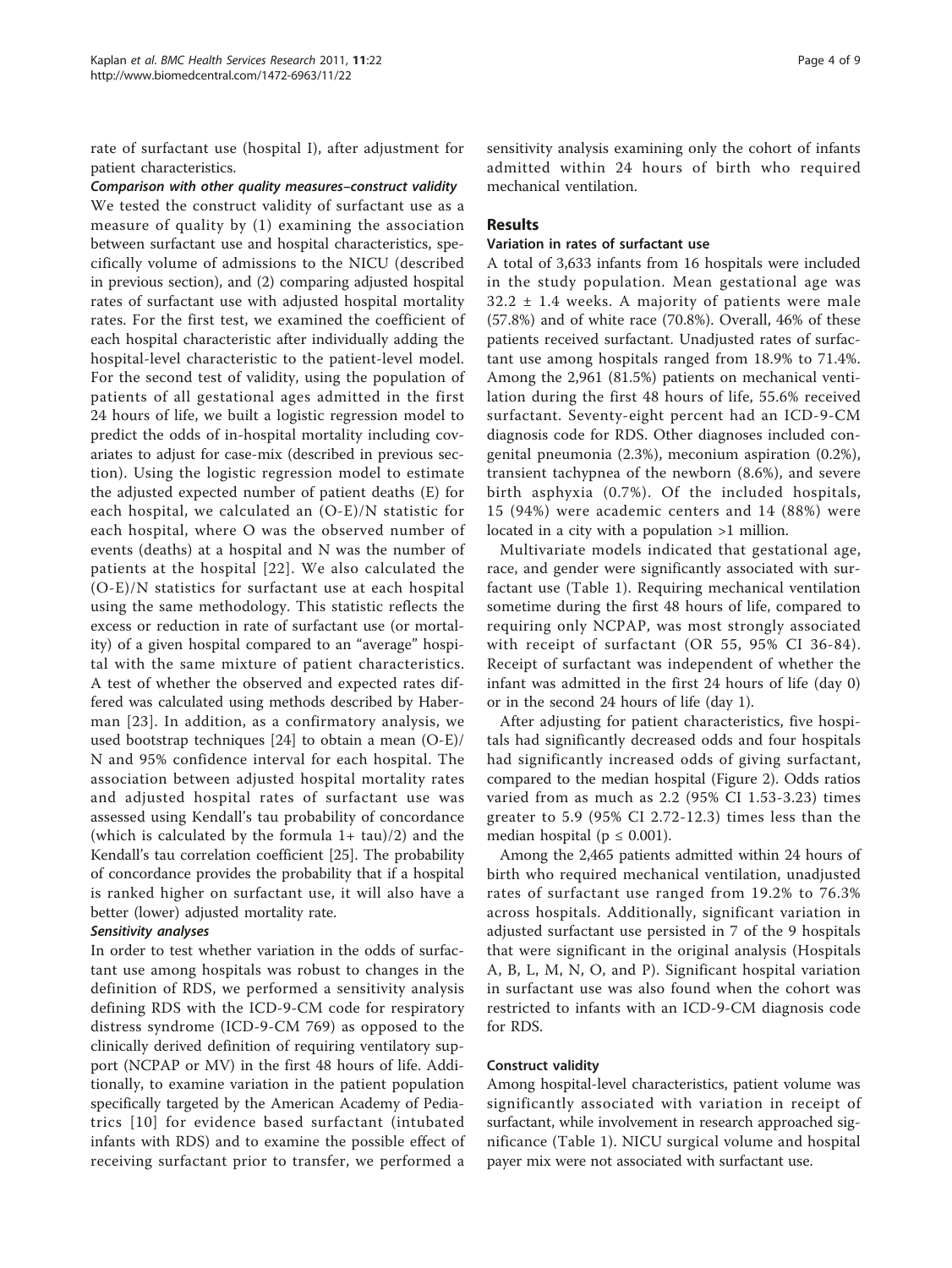#### <span id="page-4-0"></span>Table 1 Predictors of surfactant use in cohort 1 (n = 3,633)\*

|                                                                    | <b>Odds Ratio</b> | 95% CI        | p-value |
|--------------------------------------------------------------------|-------------------|---------------|---------|
| PATIENT-LEVEL PREDICTORS*                                          |                   |               |         |
| <b>Gestational age</b>                                             |                   |               |         |
| 30 weeks ( $n = 621$ )                                             | Reference         |               |         |
| 31 weeks ( $n = 620$ )                                             | 0.73              | $0.57 - 0.95$ | 0.019   |
| 32 weeks ( $n = 747$ )                                             | 0.68              | $0.53 - 0.87$ | 0.002   |
| 33 weeks ( $n = 715$ )                                             | 0.58              | $0.45 - 0.75$ | < 0.001 |
| 34 weeks (n = 930)                                                 | 0.69              | $0.55 - 0.88$ | 0.003   |
| Race <sup>+</sup>                                                  |                   |               |         |
| Non-white ( $n = 840$ )                                            | Reference         |               |         |
| White $(n = 2,571)$                                                | 1.22              | $1.02 - 1.47$ | 0.03    |
| Gender                                                             |                   |               |         |
| Female $(n = 1.535)$                                               | Reference         |               |         |
| Male ( $n = 2,098$ )                                               | 1.34              | $1.15 - 1.57$ | < 0.001 |
| Age at admission                                                   |                   |               |         |
| Day of life 0 ( $n = 3,107$ )                                      | Reference         |               |         |
| Day of life $1 (n = 526)$                                          | 1.11              | $0.89 - 1.38$ | 0.34    |
| Mode of respiratory support (first 48 hrs)                         |                   |               |         |
| NCPAP $(n = 672)$                                                  | Reference         |               |         |
| Mechanical ventilation ( $n = 2,961$ )                             | 54.99             | 35.86-84.35   | < 0.001 |
| HOSPITAL-LEVEL PREDICTORS++                                        |                   |               |         |
| <b>Research involvement</b>                                        |                   |               |         |
| Top 10 hospital based on NIH total awards to children's hospitals  | 1.48              | $0.98 - 2.25$ | 0.065   |
| Surgical volume                                                    |                   |               |         |
| ≥ 29% (median) of admissions to the NICU classified as surgical    | 1.58              | $0.79 - 3.16$ | 0.193   |
| Payer mix                                                          |                   |               |         |
| $\geq$ 45% (median) of admissions to the hospital paid by Medicaid | 0.80              | $0.40 - 1.61$ | 0.532   |
| <b>Patient volume</b>                                              |                   |               |         |
| $\geq$ 45 (median) Annual ELBW Admissions                          | 1.80              | 1.02-3.19     | 0.042   |

NCPAP = nasal continuous positive airway pressure, NIH = National Institutes of Health; NICU = neonatal intensive care unit; ELBW = extremely low birth weight. \*Model includes patient-level variables listed in the table plus hospital fixed effects.

†Model includes a term for missing race (n = 222).

††Model includes patient-level variables listed in the table plus hospital characteristics added individually.

We compared adjusted hospital rates of surfactant use with adjusted in-hospital mortality rates. The mean bootstrap (O-E)/N values for surfactant use and death and the Haberman p-values for each hospital are shown in Table [2.](#page-5-0) The association between hospital surfactant use (measured by the (O-E)/N statistic for surfactant) and in-hospital NICU mortality (measured by the (O-E)/N statistic for death) is shown in Figure [3.](#page-6-0) The overall trend in the plot was consistent with an association between decreasing hospital mortality rates and increasing hospital rates of surfactant use (Kendall's tau correlation coefficient of 0.37, implying a probability of concordance of 0.69,  $p = 0.051$ ). This plot shows one outlier hospital with very low mortality rates. As Kendall's tau is rank-based and robust to outliers, the observed trend was unlikely to be driven by this

outlier. We also found a statistically significant correlation between adjusted in-hospital NICU mortality rates and adjusted hospital rates of surfactant use among the population of infants requiring mechanical ventilation (Kendall's tau correlation coefficient of 0.38, also implying a probability of concordance of 0.69,  $p = 0.047$ ).

### **Discussion**

Healthcare providers strive to provide high quality care to their patients. However, in order to determine whether we are actually providing outstanding care, quality measures that are valid, reliable, and easy to collect are needed. We attempted to demonstrate that surfactant use in infants 30 to 34 weeks gestation with RDS may be a useful process measure of hospital quality.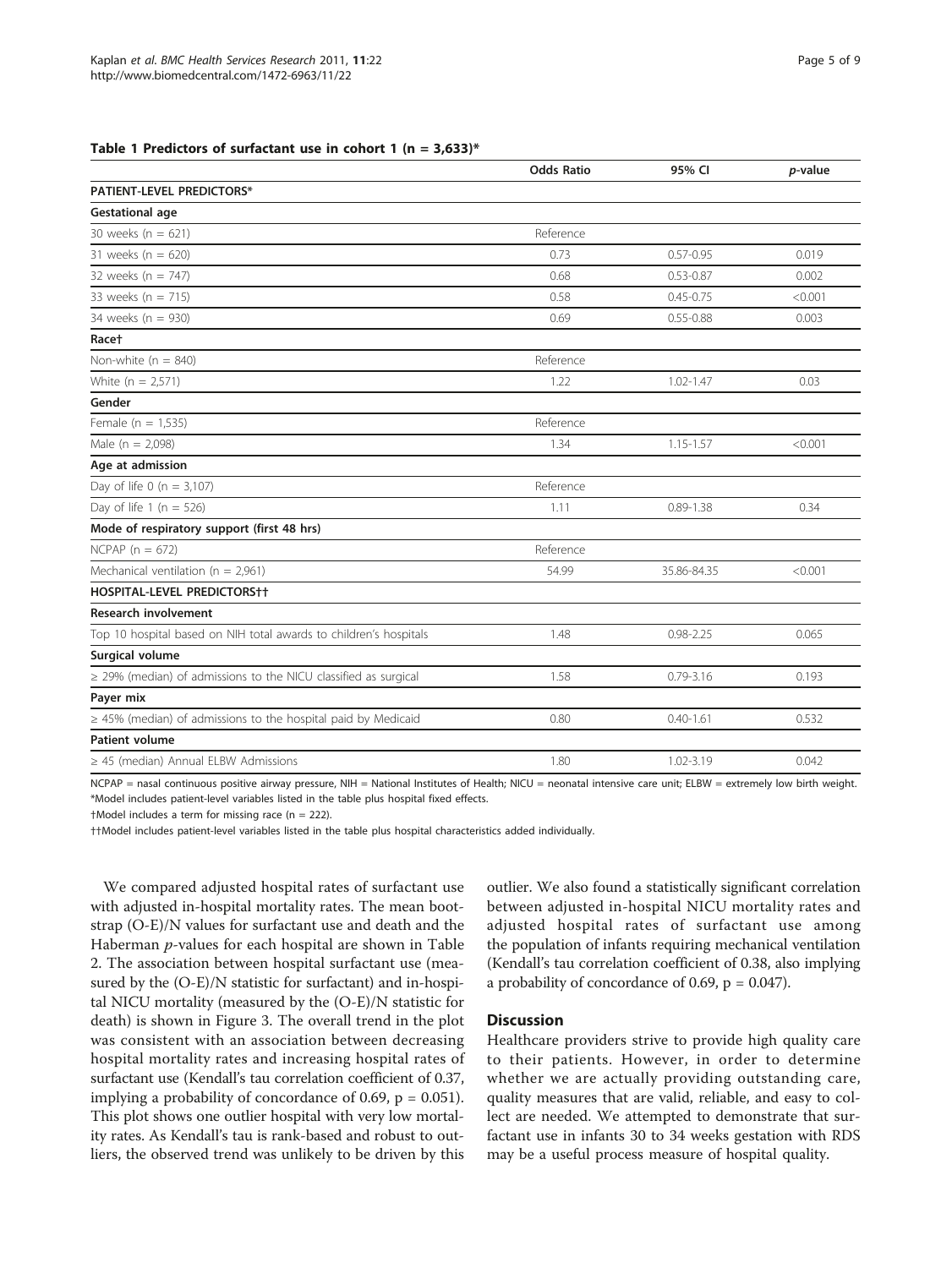<span id="page-5-0"></span>01234

 $\sim$ 

 $\mathfrak{g}$ 

Odds ratios with 95% CIs

Odds ratios with 95% Cls

Surfactant use in moderately preterm infants with RDS has the potential to be an ideal quality indicator if it can be accurately measured and can be shown to be a valid measure of quality. The best processes to use as quality indicators are those care practices with strong face validity and evidence linking them to improved patient outcomes. Although there are very few evidencebased therapies in neonatology, the efficacy of surfactant therapy for RDS has been proven in multiple clinical trials and a recent American Academy of Pediatrics report states that surfactant should be given to intubated infants with RDS regardless of exposure to antenatal steroids or gestational age [\[10](#page-7-0)]

**Hospitals** 

A B C D E F G H Ref J K L M N O P

Figure 2 Adjusted hospital odds of receiving surfactant relative to reference hospital. This figure displays the hospital's adjusted odds ratio and associated 95% confidence interval (95% CI) of receiving surfactant relative to reference hospital defined as having the median adjusted rate of surfactant. After adjusting for patient characteristics, five hospitals had significantly decreased odds and four hospitals had significantly increased odds of giving surfactant, compared to the median hospital. After Bonferoni correction for multiple comparisons ( $p \le 0.05/16 = 0.003$ ), 4 hospitals remained

significantly different than the reference hospital.

In an effort to establish the construct validity of surfactant use in infants 30 to 34 weeks' gestation with RDS, we have shown significant variation in rates of surfactant use across hospitals and that hospital surfactant use was associated with variation in two of the most commonly used measures of neonatal quality – volume of admissions [[16](#page-7-0)[-18](#page-8-0)] and in-hospital mortality [[17,](#page-7-0)[19](#page-8-0)]. These findings are consistent with other examinations of variation in care practices published in the literature. For example, Horbar et al. documented variation in the use of early surfactant among VLBW infants similar to the variation we observed in larger preterm infants with

|       |  |  | Table 2 Mean (O-E)/N for hospital surfactant use and |  |
|-------|--|--|------------------------------------------------------|--|
| death |  |  |                                                      |  |

| Hospital                 | Surfactant use<br>Mean (95% CI)<br>p-value | Death<br>Mean (95% CI)<br>p-value        |
|--------------------------|--------------------------------------------|------------------------------------------|
| A                        | $0.102$ $(0.082, 0.122)$<br>$< 0.001*$     | $-0.130$ $(-0.166,-0.092)$<br>$< 0.001*$ |
| B                        | 0.196 (0.079,0.308)<br>0.010               | $0.011$ ( $-0.004$ , $0.026$ )<br>0.219  |
| C                        | 0.131 (0.088,0.173)<br>$< 0.001*$          | $0.003$ $(-0.006, 0.012)$<br>0.573       |
| D                        | 0.118 (0.065,0.172)<br>$< 0.001*$          | $-0.004$ $(-0.014, 0.006)$<br>0.496      |
| E                        | $0.030(-0.020,0.082)$<br>0.312             | $0.00$ $(-0.012,0.011)$<br>0.999         |
| F                        | 0.048 (0.026,0.071)<br>$< 0.001*$          | $-0.017$ $(-0.021,-0.013)$<br>$< 0.001*$ |
| G                        | $0.043$ $(-0.031, 0.114)$<br>0.319         | $0.004$ $(-0.009, 0.017)$<br>0.534       |
| н                        | $0.027$ ( $-0.086, 0.137$ )<br>0.700       | $-0.005$ $(-0.024, 0.015)$<br>0.712      |
| $\overline{\phantom{a}}$ | $0.013$ ( $-0.038, 0.064$ )<br>0.659       | $-0.009$ $(-0.018, 0.001)$<br>0.129      |
| J                        | $-0.035$ $(-0.087, 0.016)$<br>0.265        | 0.013 (0.004,0.022)<br>$0.001*$          |
| K                        | $-0.065$ $(-0.113,-0.018)$<br>0.020        | $-0.001$ $(-0.010, 0.008)$<br>0.845      |
| L                        | $-0.117(-0.177,-0.057)$<br>$0.001*$        | $0.002$ ( $-0.008, 0.011$ )<br>0.771     |
| M                        | $-0.164$ $(-0.240,-0.087)$<br>$< 0.001*$   | $0.006$ ( $-0.010, 0.022$ )<br>0.536     |
| N                        | $-0.192$ $(-0.269,-0.111)$<br>$< 0.001*$   | $0.008$ $(-0.006, 0.023)$<br>0.472       |
| Ω                        | $-0.298$ $(-0.337,-0.258)$<br>$< 0.001*$   | 0.033 (0.023,0.044)<br>$< 0.001*$        |
| P                        | $-0.350$ $(-0.436,-0.260)$<br>$< 0.001*$   | 0.027 (0.004,0.051)<br>0.041             |

\*significant with  $p \le 0.05$  after Bonferoni correction ( $p \le 0.05/16 = 0.003$ ).

RDS [\[13](#page-7-0)]. Additionally, our finding that hospital rates of surfactant use are associated with NICU volume of admissions is consistent with previous reports demonstrating a relationship between NICU volume of admissions and improved mortality [[16](#page-7-0),[17](#page-7-0)]. While these results are encouraging, limitations in adequate measurement of this quality metric including defining RDS using administrative data, adequately adjusting for severity of illness, and accounting for care received prior to transfer preclude us from establishing the validity of this measure as a marker of neonatal quality of care. Additionally, this study did not attempt to demonstrate the stability of the proposed quality measure over time.

Process measures require accurate identification of the appropriate eligible patient population. Identifying patients with RDS who are eligible for surfactant treatment was particularly challenging using administrative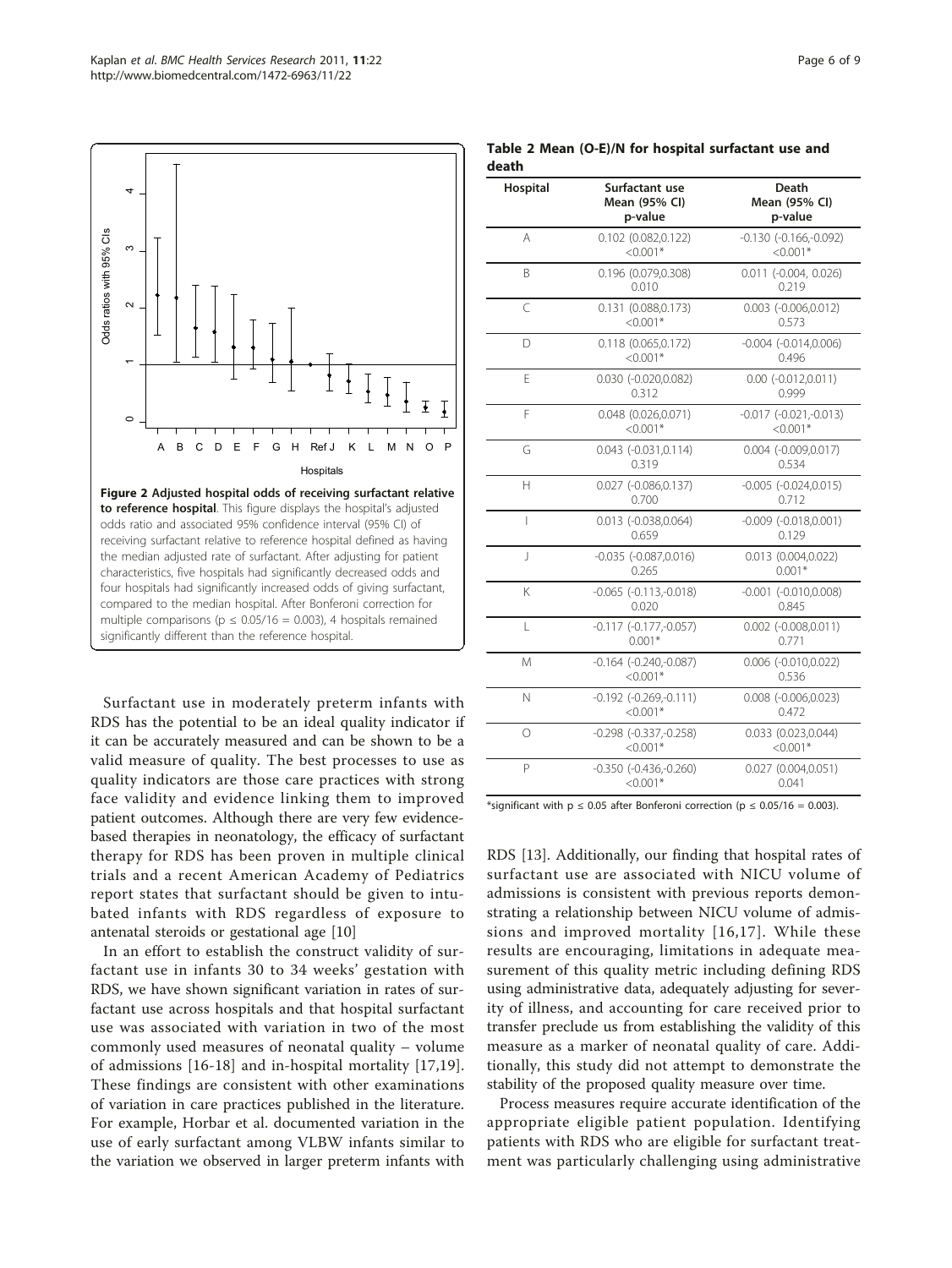<span id="page-6-0"></span>

data. The RDS definition used in this study included infants requiring either NCPAP or MV in the first 48 hours of life. We believe this is a reasonable, practical definition for a clinical condition whose definition has varied even across clinical trials of surfactant therapy [[4](#page-7-0)-[6](#page-7-0)]. The definition included both NCPAP and MV in an effort to eliminate the effects of practice variation in ventilatory management across hospitals because the same infant, with the same severity of RDS, may be treated with NCPAP at one center and with MV at another center. However, in doing so, the denominator of eligible patients included some infants who could be successfully managed on NCPAP and some with more mild RDS who might not require surfactant treatment. The fact that there was still significant variation among hospitals in the use of surfactant when we used the ICD-9-CM diagnosis code to identify infants with RDS and when we restricted the population to only those infants requiring mechanical ventilation suggests that true variation exists. However, we acknowledge that there is a potential that systematic differences in RDS severity across hospitals or more liberal use of NCPAP in some centers could explain some of the variation in surfactant rates seen across hospitals. Future efforts to develop process measures in neonatology should focus on care practices with a clear and welldefined eligible patient population.

When the eligible patient population can be defined appropriately, process measures are typically insensitive to differences in case mix and severity of illness [[1](#page-7-0)[,26-28\]](#page-8-0). However, outcome measures of quality such as rates of in-hospital mortality (as used in this study for testing construct validity) require adequate risk adjustment to allow for fair and accurate comparisons across hospitals [[27,29-32\]](#page-8-0). Administrative data is the most accessible comparative database for examining all patients admitted to a hospital and therefore is an important source of data for quality measurement [\[33](#page-8-0)]. However, administrative data sets often lack the richness of clinical data sources and they do not typically include physiologic measures of illness severity that can be used for adjustment when making comparisons across hospitals. While it is clear that physiologic measures of illness severity can provide a more nuanced adjustment for differences in case-mix related to illness severity, it is unclear how much these measures add or subtract to adjustments made using demographic and clinical variables as done commonly in other studies of variation in care [\[16](#page-7-0)[,20](#page-8-0)]. The variables used to adjust for differences in case-mix when measuring surfactant use and in-hospital mortality in this study included an available subset of the demographic variables used in other studies. This specific combination of variables may not have fully accounted for differences in case-mix across hospitals and for differences in severity of illness; therefore, some of the variation we observed may be attributed to residual differences in case mix that were unaccounted for by our adjustment model. Future efforts to use administrative data to measure neonatal quality will need to first focus on developing valid risk adjustment models. More refined neonatal risk adjustment models are currently under development for use with the PHIS database (personal communication Matt Hall, CHCA).

Many neonatal quality measures are complicated by the impact of patient transfers between hospitals, which is a common occurrence in neonatal and perinatal care [[15\]](#page-7-0). For example, development of valid measures of antenatal steroid use in eligible pregnant women is complicated by the fact that steroids may be given in multiple settings including outpatient clinics and referring hospitals. Measuring surfactant use in infants with RDS is similarly complicated. We do not have information on whether infants received surfactant at an outside hospital prior to transfer. In both our initial analysis and in sensitivity analyses, results were not affected by the day of life when the infant was admitted, making it less likely that receipt of surfactant at an outside hospital influenced whether the infant was truly eligible for surfactant. However, it is possible that variation in surfactant use across hospitals actually reflects differences the care provided before transfer, instead of differences in the quality of care provided by the accepting facility. Future efforts to develop neonatal process measures of quality will likely need to focus on aspects of care that clearly occur at a single location or on developing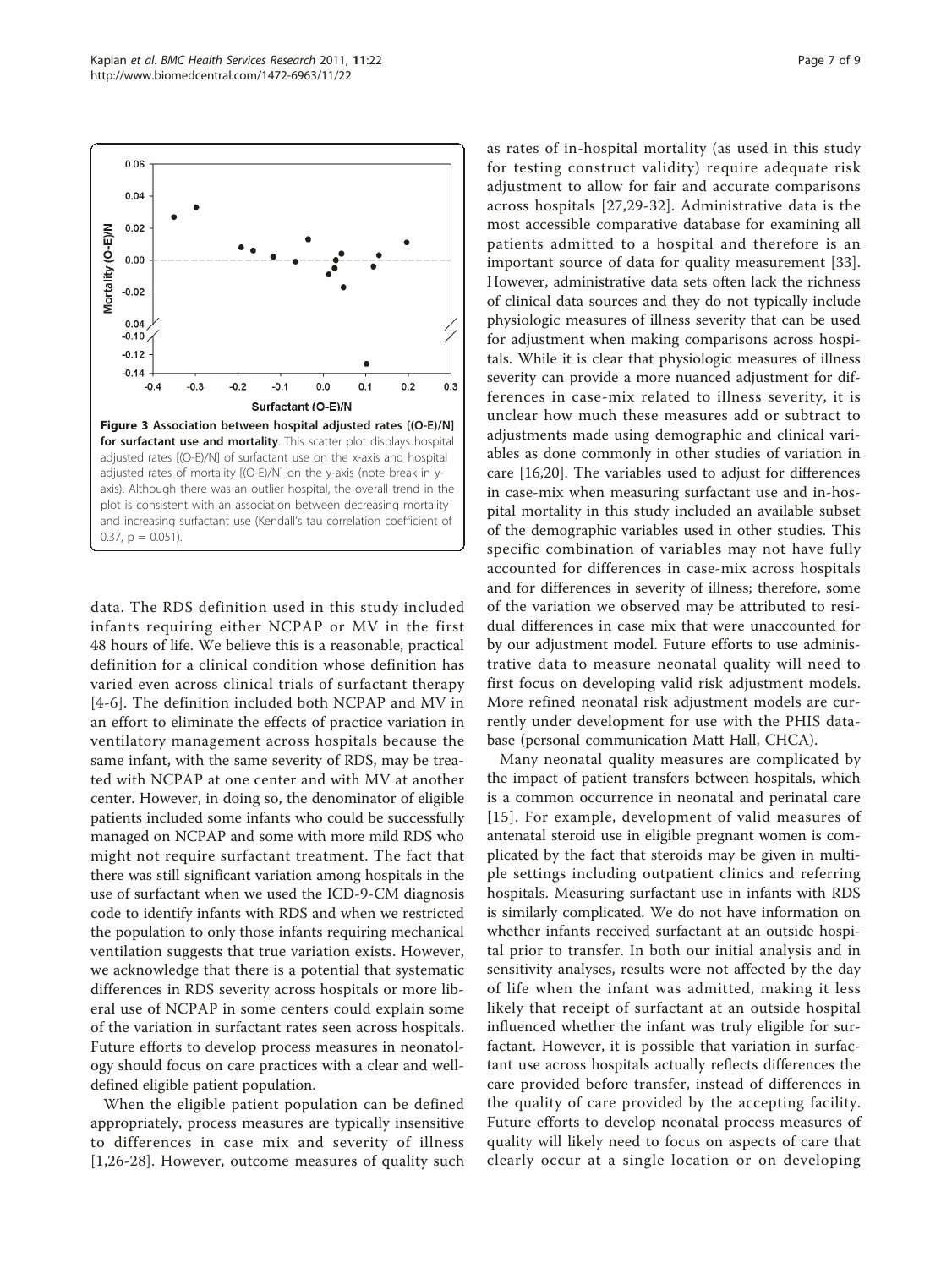<span id="page-7-0"></span>accurate ways to assess and attribute care provided across multiple locations.

The hospitals that submit data to PHIS are mainly academic children's hospitals. Academic hospitals may vary in their quality of care compared to non-academic hospitals. In addition, we excluded centers with <40 eligible infants in the study period. These smaller NICUs may be less likely to provide high quality care compared to larger NICUs [16[-18\]](#page-8-0). Therefore, additional efforts are needed to generalize these results and to understand how potential quality measures perform in non-academic or smaller NICUs.

### Conclusions

Our study was among the first to use administrative data to examine a process measure reflecting neonatal quality of care. While results were encouraging, challenges defining RDS using administrative data, ensuring adequate risk adjustment, and accounting for care received prior to transfer, did not allow us to draw definitive conclusions about the suitability of rates of surfactant use in infants 30 to 34 weeks' gestation with RDS as a quality indicator. More studies aimed at developing valid and reliable quality measures are needed in order to provide neonatologists with tools to understand and improve the care they provide.

#### List of Abbreviations

(RDS): Respiratory Distress Syndrome; (NICU): Neonatal Intensive Care Unit; (OR): Odds Ratio; (CI): Confidence Interval; (VLBW): Very Low Birth Weight; (IRB): Institutional Review Board; (PHIS): Pediatric Health Information Systems; (ICD-9- CM): International Classification of Diseases, 9<sup>th</sup> Revision, Clinical Modification; (CTC): Clinical Transaction Classification; (APR-DRG): All-Patient Refined Diagnosis-Related Groups; (NCPAP): Nasal Continuous Positive Airway Pressure; (MV): Mechanical Ventilation; (LOS): Length of Stay; (BW): Birth Weight; (ELBW): Extremely Low Birth Weight; (NIH): National Institutes of Health.

#### Acknowledgements

Special thanks to Richard Ross, MS for contributing to select statistical analyses, Andrea Milman, BA for help with creating figures for the manuscript, and Traci Frank for coordinating correspondence between the authors related to revision of the manuscript. Thanks also to Pamela Schoettker, MS, medical writer employed by Cincinnati Children's Hospital Medical Center, for her help in editing the manuscript drafted by the authors.

#### Author details

<sup>1</sup> Perinatal Institute and James M. Anderson Center for Health Systems Excellence, Cincinnati Children's Hospital Medical Center, 3333 Burnet Avenue, Cincinnati, OH, USA. <sup>2</sup>Center for Outcomes Research, The Children's Hospital of Philadelphia, 3535 Market Street, Philadelphia, PA, USA. <sup>3</sup>Department of Pediatrics, Division of Neonatology, The Children's Hospital of Philadelphia, 34th Street and Civic Center Boulevard, Philadelphia, PA, USA. <sup>4</sup>Center for Clinical Epidemiology and Biostatistics, University of Pennsylvania, 423 Guardian Drive, Philadelphia, PA, USA. <sup>5</sup>School of Nursing, University of Pennsylvania, 418 Curie Boulevard, Philadelphia, PA, USA. <sup>6</sup>Departments of Pediatrics, Anesthesiology and Critical Care Medicine, The Children's Hospital of Philadelphia, 34th Street and Civic Center Boulevard, Philadelphia, PA, USA.

#### Authors' contributions

HCK was responsible for the study design, data analysis, and interpretation of the data. She also led the drafting of the manuscript. SAL and JHS

participated in the design, interpretation of the data, and revising the manuscript for important intellectual content. MP participated in the study design, statistical analysis plan, data analysis, and interpretation of the data. She also revised the manuscript for methodologic content. JPM participated in the study design and manuscript preparation. All authors have read and given final approval of the version of the manuscript to be published.

#### Competing interests

The authors declare that they have no competing interests. This work was supported, in part, by NIH grant #K30 HL014134.

#### Received: 27 May 2010 Accepted: 31 January 2011 Published: 31 January 2011

#### References

- Mant J, Hicks N: Detecting differences in quality of care: the sensitivity of measures of process and outcome in treating acute myocardial infarction. Br Med J 1995, 311(7008):793-796.
- 2. Wennberg JE: Unwarranted variations in healthcare delivery: implications for academic medical centres. Br Med J 2002, 325(7370):961-964.
- 3. Henderson-Smart DJ, Osborn D, Evans N, Beeby P, Jeffery H: [Do we](http://www.ncbi.nlm.nih.gov/pubmed/12875357?dopt=Abstract) [practice evidence-based care in our neonatal intensive care units?](http://www.ncbi.nlm.nih.gov/pubmed/12875357?dopt=Abstract) Clinics in perinatology 2003, 30(2):333-342.
- 4. Long W, Corbet A, Cotton R, Courtney S, McGuiness G, Walter D, Watts J, Smyth J, Bard H, Chernick V: [A controlled trial of synthetic surfactant in](http://www.ncbi.nlm.nih.gov/pubmed/1944470?dopt=Abstract) [infants weighing 1250 g or more with respiratory distress syndrome.](http://www.ncbi.nlm.nih.gov/pubmed/1944470?dopt=Abstract) [The American Exosurf Neonatal Study Group I, and the Canadian](http://www.ncbi.nlm.nih.gov/pubmed/1944470?dopt=Abstract) [Exosurf Neonatal Study Group.](http://www.ncbi.nlm.nih.gov/pubmed/1944470?dopt=Abstract) The New England journal of medicine 1991, 325(24):1696-1703.
- 5. Escobedo MB, Gunkel JH, Kennedy KA, Shattuck KE, Sanchez PJ, Seidner S, Hensley G, Cochran CK, Moya F, Morris B, et al: [Early surfactant for](http://www.ncbi.nlm.nih.gov/pubmed/15192630?dopt=Abstract) [neonates with mild to moderate respiratory distress syndrome: a](http://www.ncbi.nlm.nih.gov/pubmed/15192630?dopt=Abstract) [multicenter, randomized trial.](http://www.ncbi.nlm.nih.gov/pubmed/15192630?dopt=Abstract) The Journal of pediatrics 2004, 144(6):804-808.
- 6. Dunn MS, Shennan AT, Possmayer F: [Single- versus multiple-dose](http://www.ncbi.nlm.nih.gov/pubmed/2216622?dopt=Abstract) [surfactant replacement therapy in neonates of 30 to 36 weeks](http://www.ncbi.nlm.nih.gov/pubmed/2216622?dopt=Abstract)' [gestation with respiratory distress syndrome.](http://www.ncbi.nlm.nih.gov/pubmed/2216622?dopt=Abstract) Pediatrics 1990, 86(4):564-571.
- 7. Soll RF: [Synthetic surfactant for respiratory distress syndrome in preterm](http://www.ncbi.nlm.nih.gov/pubmed/10796417?dopt=Abstract) [infants.](http://www.ncbi.nlm.nih.gov/pubmed/10796417?dopt=Abstract) Cochrane database of systematic reviews (Online) 2000, , 2: CD001149.
- Soll RF: [Prophylactic natural surfactant extract for preventing morbidity](http://www.ncbi.nlm.nih.gov/pubmed/10796380?dopt=Abstract) [and mortality in preterm infants.](http://www.ncbi.nlm.nih.gov/pubmed/10796380?dopt=Abstract) Cochrane database of systematic reviews (Online) 2000, , 2: CD000511.
- Surfactant replacement therapy for respiratory distress syndrome. American Academy of Pediatrics. Committee on Fetus and Newborn. Pediatrics 1999, 103(3):684-685.
- 10. Engle WA: [Surfactant-replacement therapy for respiratory distress in the](http://www.ncbi.nlm.nih.gov/pubmed/18245434?dopt=Abstract) [preterm and term neonate.](http://www.ncbi.nlm.nih.gov/pubmed/18245434?dopt=Abstract) Pediatrics 2008, 121(2):419-432.
- 11. Recommendations for neonatal surfactant therapy. Fetus and Newborn Committee, Canadian Paediatric Society. Paediatrics & Child Health 2005, 10(2):109-116.
- 12. Vohr BR, Wright LL, Dusick AM, Perritt R, Poole WK, Tyson JE, Steichen JJ, Bauer CR, Wilson-Costello DE, Mayes LC: [Center differences and outcomes](http://www.ncbi.nlm.nih.gov/pubmed/15060228?dopt=Abstract) [of extremely low birth weight infants.](http://www.ncbi.nlm.nih.gov/pubmed/15060228?dopt=Abstract) Pediatrics 2004, 113(4):781-789.
- 13. Horbar JD, Carpenter JH, Buzas J, Soll RF, Suresh G, Bracken MB, Leviton LC, Plsek PE, Sinclair JC: [Timing of initial surfactant treatment for infants 23](http://www.ncbi.nlm.nih.gov/pubmed/15173479?dopt=Abstract) to 29 weeks' [gestation: is routine practice evidence based?](http://www.ncbi.nlm.nih.gov/pubmed/15173479?dopt=Abstract) Pediatrics 2004, 113(6):1593-1602.
- 14. Jain L: [Morbidity and mortality in late-preterm infants: more than just](http://www.ncbi.nlm.nih.gov/pubmed/17961681?dopt=Abstract) [transient tachypnea!](http://www.ncbi.nlm.nih.gov/pubmed/17961681?dopt=Abstract) The Journal of pediatrics 2007, 151(5):445-446.
- 15. Profit J, Zupancic JA, Gould JB, Petersen LA: [Implementing pay-for](http://www.ncbi.nlm.nih.gov/pubmed/17473099?dopt=Abstract)[performance in the neonatal intensive care unit.](http://www.ncbi.nlm.nih.gov/pubmed/17473099?dopt=Abstract) Pediatrics 2007, 119(5):975-982.
- 16. Phibbs CS, Baker LC, Caughey AB, Danielsen B, Schmitt SK, Phibbs RH: [Level](http://www.ncbi.nlm.nih.gov/pubmed/17522400?dopt=Abstract) [and volume of neonatal intensive care and mortality in very-low-birth](http://www.ncbi.nlm.nih.gov/pubmed/17522400?dopt=Abstract)[weight infants.](http://www.ncbi.nlm.nih.gov/pubmed/17522400?dopt=Abstract) The New England journal of medicine 2007, 356(21):2165-2175.
- 17. Rogowski JA, Horbar JD, Staiger DO, Kenny M, Carpenter J, Geppert J: [Indirect vs direct hospital quality indicators for very low-birth-weight](http://www.ncbi.nlm.nih.gov/pubmed/14722146?dopt=Abstract) [infants.](http://www.ncbi.nlm.nih.gov/pubmed/14722146?dopt=Abstract) JAMA 2004, 291(2):202-209.